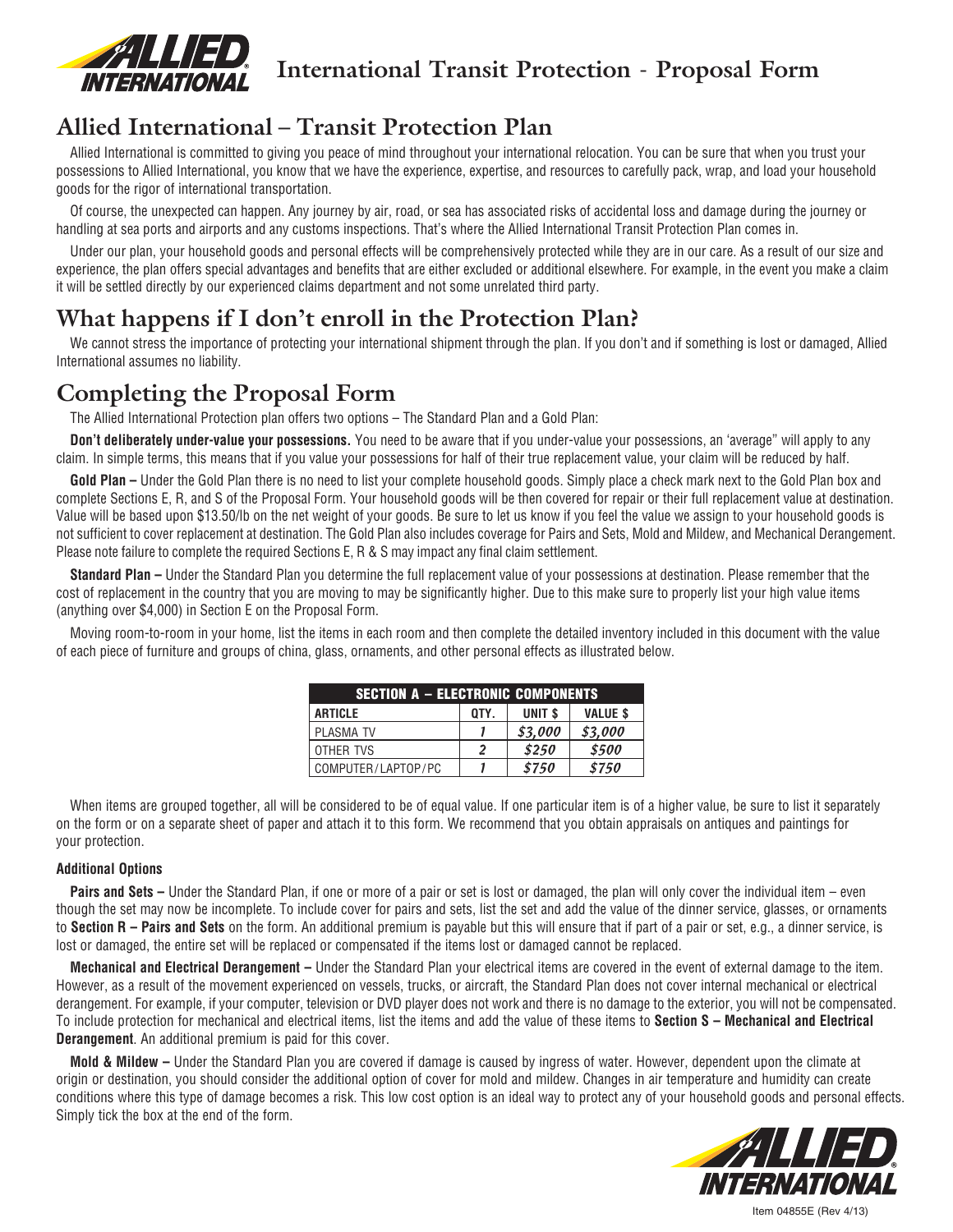# **What the Protection Plan Covers:**

- The Protection Plan covers all risk of loss or damage to household goods, furniture and effects subject to certain provisions and exclusions which are listed below. The detailed clauses and conditions applicable to the Protection Plan are available on request. Protection applies from the time the goods are collected from the named address and continues during the ordinary course of transit until delivered by the Mover and/or their Agents to the domicile or store at the named destination.
- If you fail to value your effects for the full replacement value of goods at destination, you will only be entitled to recover the proportion of the loss as the declared value bears to the total value of the property you shipped.

### *(Refer to back of Proposal Form for full Terms & Conditions):* **Principal Provisions and Exclusions**

- Claims in respect of articles forming part of a pair or set are only recoverable for a proportionate part of the value of the pair or set unless additional protection is purchased, or if you choose the Gold Plan coverage.
- Owner packed goods are not covered for loss, breakage, scratches, denting, etc. unless directly caused by fire, earthquake, volcanic eruption, or an accident to the carrying conveyance.
- The following items are not covered: jewelry, watches, trinkets, precious stones and metals, coins, money, securities, stamps, deeds, documents, foodstuffs, liquids, medicines, drugs, plants, and livestock, and unless previously agreed in writing, wines and spirits.
- Mechanical or electrical breakdown or derangement unless additional protection is purchased, or if you choose the Gold Plan coverage. •

### **Storage:**

The Transit Protection Plan includes storage protection for household goods for a total of 90 days at origin and/or destination.

The Storage Protection Plan will automatically be extended if it goes beyond 91 days. Your international coordinator can provide you with what will be the monthly charge.

The Transit Protection Plan includes storage protection for motor vehicles for a total of 90 days at origin and/or destination.

The Storage Protection Extension is related to transit coverage only and does not apply to local costs for storage.

### **Claims:**

In the event of loss or damage, full details of the claim must be provided in writing to Allied International within 30 days. Verbal notification to the delivery crew at the time of delivery does not constitute filing a claim.

A Claims Form can be requested from the address below or completed and submitted via our web-site or sent via fax or mail to:

### **Allied International Claims Department**

| P.O. Box 988 |                                      |
|--------------|--------------------------------------|
|              | Fort Wayne, IN 46801                 |
| Tel:         | 1 260-429-3009                       |
|              | Toll Free: 1 800-470-2851            |
|              | Option #4                            |
|              | (8 am - 5 pm EST)                    |
| Fax:         | 1 260-429-3461                       |
|              | E-mail: claimssupport@alliedintl.com |
|              |                                      |

www.allied.com



©2010 Allied Van Lines, Inc. U.S. DOT No. 076235 ALLIED and the ALLIED ROADWAY DESIGN are registered trademarks and service marks of Allied Van Lines, Inc.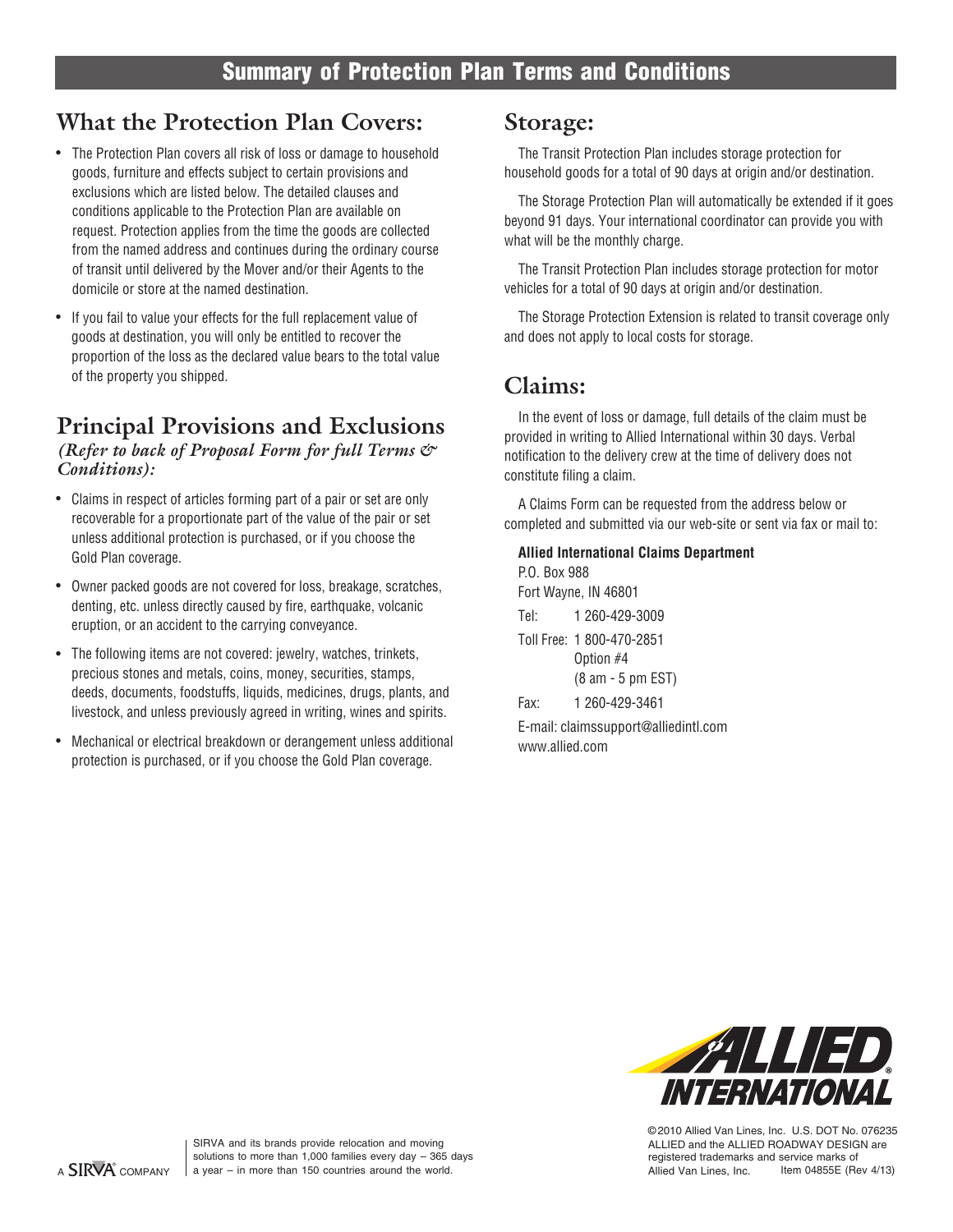## **INTERNATIONAL PROTECTION PLAN – HOUSEHOLD GOODS PROPOSAL FORM**

Owner:

Origin:

Moving by:  $\Box$  Air  $\Box$  Sea  $\Box$  Land

Email: Destination:

Move Date:

Check appropriate box:  $\Box$  Gold Plan – Complete Section E, R and S.  $\Box$  Standard Plan – Complete all sections.  $\Box$  Include a \$500 deductible

| <b>SECTION A - ELECTRONIC COMPONENTS</b>   |              |                   |                 |
|--------------------------------------------|--------------|-------------------|-----------------|
| <b>ARTICLE</b>                             | QTY.         | UNIT \$           | <b>TOTAL \$</b> |
| PLASMA TV                                  |              |                   | 0.00            |
| <b>OTHER TVS</b>                           |              |                   | 0.00            |
| COMPUTER/LAPTOP/PC                         |              |                   | 0.00            |
| <b>MONITORS</b>                            |              |                   | 0.00            |
| STEREO AMPLIFIER                           |              |                   | 0.00            |
| STEREO TUNER / RECEIVER                    |              |                   | 0.00            |
| TAPE DECK                                  |              |                   | 0.00            |
| <b>VCR</b>                                 |              |                   | 0.00            |
| CD / DVD PLAYER                            |              |                   | 0.00            |
| IPODS/MP3 PLAYER                           |              |                   | 0.00            |
| <b>TURNTABLE</b>                           |              |                   | 0.00            |
| <b>VIDEO GAMES</b>                         |              |                   | 0.00            |
| <b>HEADPHONES</b>                          |              |                   | 0.00            |
| TAPES / VIDEOS / RECORDS                   |              |                   | 0.00            |
| CDS / DVDS                                 |              |                   | 0.00            |
| SOFTWARE                                   |              |                   | 0.00            |
| Printers / Fax Machines / Scanners         |              |                   | 0.00            |
| <b>SPEAKERS</b>                            |              |                   |                 |
| <b>CLOCK RADIOS</b>                        |              |                   | 0.00            |
|                                            |              |                   | 0.00            |
| WASHING MACHINE                            |              |                   | 0.00            |
| DRYER                                      |              |                   | 0.00            |
| REFRIGERATOR                               |              |                   | 0.00            |
| <b>DISHWASHER</b>                          |              |                   | 0.00            |
| <b>FREEZER</b>                             |              |                   | 0.00            |
| SMALL APPLIANCES                           |              |                   | 0.00            |
| <b>OVEN</b>                                |              |                   | 0.00            |
| MICROWAVE                                  |              |                   | 0.00            |
| VACUUM CLEANER                             |              |                   | 0.00            |
| OTHER                                      |              |                   | 0.00            |
|                                            |              |                   | 0.00            |
|                                            |              |                   | 0.00            |
|                                            |              |                   | 0.00            |
|                                            |              |                   | 0.00            |
|                                            |              |                   | 0.00            |
|                                            | <b>TOTAL</b> |                   | 0.00            |
| <b>SECTION B - CHINA GLASSWARE</b>         |              |                   |                 |
| ARTICLE                                    | QTY.         | UNIT <sub>s</sub> | TOTAL \$        |
|                                            |              |                   | 0.00            |
|                                            |              |                   | 0.00            |
|                                            |              |                   | 0.00            |
|                                            |              |                   | 0.00            |
|                                            | TOTAL        |                   | 0.00            |
| <b>SECTION C - SILVER AND COLLECTIBLES</b> |              |                   |                 |
| <b>ARTICLE</b>                             | OTY.         | UNIT \$           | <b>TOTAL \$</b> |
|                                            |              |                   | 0.00            |
|                                            |              |                   | 0.00            |
|                                            |              |                   | 0.00            |
|                                            |              |                   | 0.00            |
|                                            | TOTAL        |                   | 0.00            |
| <b>SECTION D - MISCELLANEOUS</b>           |              |                   |                 |
|                                            |              |                   |                 |
| ARTICLE                                    | QTY.         | UNIT <sub>s</sub> | <b>TOTAL \$</b> |
| CAMERAS                                    |              |                   | 0.00            |
| CAMERA ACCESSORIES                         |              |                   | 0.00            |
| CAMCORDER                                  |              |                   | 0.00            |
| SEASONAL DECORATIONS                       |              |                   | 0.00            |
| RELIGIOUS DECOR                            |              |                   | 0.00            |

| <b>PIANO</b>                                  |              |                    | 0.00            | SHELVING UNITS / BOOKCASES           |              |                    | 0.00         |
|-----------------------------------------------|--------------|--------------------|-----------------|--------------------------------------|--------------|--------------------|--------------|
| <b>CLOCKS</b>                                 |              |                    | 0.00            | <b>TOYS</b>                          |              |                    | 0.00         |
| <b>SEWING MACHINE</b>                         |              |                    | 0.00            | <b>GAMES</b>                         |              |                    | 0.00         |
| <b>MUSICAL INSTRUMENTS</b>                    |              |                    | 0.00            | <b>CURTAINS / DRAPES</b>             |              |                    | 0.00         |
| <b>PICTURES</b>                               |              |                    | 0.00            | POOL TABLE                           |              |                    | 0.00         |
| LAMPS                                         |              |                    | 0.00            | <b>DECORATIVE ITEMS</b>              |              |                    | 0.00         |
| <b>MIRRORS</b>                                |              |                    | 0.00            |                                      |              |                    | 0.00         |
| <b>BINOCULARS</b>                             |              |                    | 0.00            |                                      | <b>TOTAL</b> |                    | 0.00         |
|                                               |              |                    | 0.00            | <b>SECTION I - KITCHEN</b>           |              |                    |              |
|                                               |              |                    | 0.00            | <b>ARTICLE</b>                       | QTY.         | UNIT <sub>\$</sub> | <b>TOTAL</b> |
|                                               | <b>TOTAL</b> |                    | 0.00            | <b>TABLE</b>                         |              |                    | 0.00         |
| <b>SECTION E - HIGH VALUE ITEMS (\$4,000)</b> |              |                    |                 | <b>CHAIRS</b>                        |              |                    | 0.00         |
| <b>ARTICLE</b>                                | QTY.         | UNIT <sub>\$</sub> | <b>TOTAL \$</b> | <b>DISHES</b>                        |              |                    | 0.00         |
|                                               |              |                    | 0.00            | <b>UTENSILS</b>                      |              |                    | 0.00         |
|                                               |              |                    | 0.00            | POTS AND PANS                        |              |                    | 0.00         |
|                                               |              |                    | 0.00            | <b>GLASSWARE</b>                     |              |                    | 0.00         |
|                                               |              |                    | 0.00            | KITCHEN APPLIANCES                   |              |                    | 0.00         |
|                                               |              |                    | 0.00            | <b>PLASTICS</b>                      |              |                    | 0.00         |
|                                               |              |                    | 0.00            | <b>KITCHEN KNIVES</b>                |              |                    | 0.00         |
|                                               |              |                    | 0.00            | <b>DESK</b>                          |              |                    | 0.00         |
|                                               |              |                    | 0.00            | <b>HUTCH / PANTRY</b>                |              |                    | 0.00         |
|                                               |              |                    | 0.00            | <b>COOKBOOKS</b>                     |              |                    | 0.00         |
|                                               | <b>TOTAL</b> |                    | 0.00            | <b>LINENS / CURTAINS</b>             |              |                    | 0.00         |
| <b>SECTION F - DINING ROOM</b>                |              |                    |                 | <b>DECORATIVE ITEMS</b>              |              |                    | 0.00         |
| <b>ARTICLE</b>                                | QTY.         | UNIT <sub>\$</sub> | <b>TOTAL \$</b> |                                      |              |                    | 0.00         |
| TABLE                                         |              |                    | 0.00            |                                      | <b>TOTAL</b> |                    | 0.00         |
| <b>CHAIRS</b>                                 |              |                    | 0.00            | <b>SECTION J - MASTER BEDROOM #1</b> |              |                    |              |
| <b>RUGS / CARPETS</b>                         |              |                    | 0.00            | <b>ARTICLE</b>                       | QTY.         | UNIT <sub>s</sub>  | <b>TOTAL</b> |
| <b>BUFFET / HUTCH</b>                         |              |                    | 0.00            | NIGHT TABLES                         |              |                    | 0.00         |
| <b>CURTAINS / DRAPES</b>                      |              |                    | 0.00            | <b>CHAIRS</b>                        |              |                    | 0.00         |
| LAMPS / CHANDELIERS                           |              |                    | 0.00            | <b>BED FRAME</b>                     |              |                    | 0.00         |
| PAINTINGS / MIRRORS                           |              |                    | 0.00            | <b>DRESSING TABLES</b>               |              |                    | 0.00         |
| TABLE LINENS / ACCESSORIES                    |              |                    | 0.00            | CHEST OF DRAWERS                     |              |                    | 0.00         |
|                                               | <b>TOTAL</b> |                    | 0.00            | <b>RUGS</b>                          |              |                    | 0.00         |
| <b>SECTION G - LIVING ROOM</b>                |              |                    |                 | <b>CURTAINS / DRAPES</b>             |              |                    | 0.00         |
| <b>ARTICLE</b>                                | QTY.         | UNIT \$            | <b>TOTAL \$</b> | <b>DESK</b>                          |              |                    | 0.00         |
| <b>SOFA</b>                                   |              |                    | 0.00            | ARMOIRE / WARDROBE                   |              |                    | 0.00         |
| <b>CHAIRS</b>                                 |              |                    | 0.00            | MATTRESS - BOX SPRING                |              |                    | 0.00         |
| <b>LOVE SEAT</b>                              |              |                    | 0.00            | <b>LAMPS</b>                         |              |                    | 0.00         |
| <b>DESK</b>                                   |              |                    | 0.00            | PICTURES / MIRRORS                   |              |                    | 0.00         |
| RUGS / CARPETS                                |              |                    | 0.00            | <b>DECORATIVE ITEMS</b>              |              |                    | 0.00         |
| <b>CURTAINS / DRAPES</b>                      |              |                    | 0.00            |                                      |              |                    | 0.00         |
| PIANO BENCH                                   |              |                    | 0.00            |                                      | TOTAL        |                    | 0.00         |
| <b>COFFEE TABLE</b>                           |              |                    | 0.00            | <b>SECTION K - BEDROOM #2</b>        |              |                    |              |
| <b>SIDE TABLES</b>                            |              |                    | 0.00            | <b>ARTICLE</b>                       | QTY.         | UNIT <sub>s</sub>  | <b>TOTAL</b> |
| <b>SHELVES</b>                                |              |                    | 0.00            | NIGHT TABLES                         |              |                    | 0.00         |
| ENTERTAINMENT CENTER                          |              |                    | 0.00            | <b>CHAIRS</b>                        |              |                    | 0.00         |
| LAMPS                                         |              |                    | 0.00            | <b>BED FRAME</b>                     |              |                    | 0.00         |
| Fireplace Fittings & Accessories              |              |                    | 0.00            | DRESSING TABLES                      |              |                    | 0.00         |
|                                               |              |                    | 0.00            |                                      |              |                    |              |
|                                               | <b>TOTAL</b> |                    |                 | <b>CHEST OF DRAWERS</b>              |              |                    | 0.00         |
|                                               |              |                    | 0.00            | <b>RUGS</b>                          |              |                    | 0.00         |
| <b>SECTION H - FAMILY ROOM</b>                |              |                    |                 | <b>CURTAINS / DRAPES</b>             |              |                    | 0.00         |
| <b>ARTICLE</b>                                | QTY.         | UNIT \$            | TOTAL \$        | <b>DESK</b>                          |              |                    | 0.00         |
| CHAIRS                                        |              |                    | 0.00            | ARMOIRE / WARDROBE                   |              |                    | 0.00         |
| RUGS / CARPETS                                |              |                    | 0.00            | MATTRESS - BOX SPRING                |              |                    | 0.00         |
| SOFA                                          |              |                    | 0.00            | PICTURES / MIRRORS                   |              |                    | 0.00         |
| TABLES                                        |              |                    | 0.00            | <b>DECORATIVE ITEMS</b>              |              |                    | 0.00         |
| <b>DESK</b>                                   |              |                    | 0.00            |                                      | TOTAL        |                    | 0.00         |

| SHELVING UNITS / BOOKCASES                                                                                                                                                                                                                                                                                                                                                                                                                                                                                             |              |                    | 0.00            |
|------------------------------------------------------------------------------------------------------------------------------------------------------------------------------------------------------------------------------------------------------------------------------------------------------------------------------------------------------------------------------------------------------------------------------------------------------------------------------------------------------------------------|--------------|--------------------|-----------------|
| <b>TOYS</b>                                                                                                                                                                                                                                                                                                                                                                                                                                                                                                            |              |                    | 0.00            |
| GAMES                                                                                                                                                                                                                                                                                                                                                                                                                                                                                                                  |              |                    | 0.00            |
| <b>CURTAINS / DRAPES</b>                                                                                                                                                                                                                                                                                                                                                                                                                                                                                               |              |                    | 0.00            |
| POOL TABLE                                                                                                                                                                                                                                                                                                                                                                                                                                                                                                             |              |                    | 0.00            |
| <b>DECORATIVE ITEMS</b>                                                                                                                                                                                                                                                                                                                                                                                                                                                                                                |              |                    | 0.00            |
|                                                                                                                                                                                                                                                                                                                                                                                                                                                                                                                        |              |                    | 0.00            |
|                                                                                                                                                                                                                                                                                                                                                                                                                                                                                                                        | <b>TOTAL</b> |                    | 0.00            |
| <b>SECTION I - KITCHEN</b>                                                                                                                                                                                                                                                                                                                                                                                                                                                                                             |              |                    |                 |
| <b>ARTICLE</b>                                                                                                                                                                                                                                                                                                                                                                                                                                                                                                         | QTY.         | UNIT \$            | <b>TOTAL \$</b> |
| TABLE                                                                                                                                                                                                                                                                                                                                                                                                                                                                                                                  |              |                    | 0.00            |
| <b>CHAIRS</b>                                                                                                                                                                                                                                                                                                                                                                                                                                                                                                          |              |                    | 0.00            |
| <b>DISHES</b>                                                                                                                                                                                                                                                                                                                                                                                                                                                                                                          |              |                    | 0.00            |
| <b>UTENSILS</b>                                                                                                                                                                                                                                                                                                                                                                                                                                                                                                        |              |                    | 0.00            |
| POTS AND PANS                                                                                                                                                                                                                                                                                                                                                                                                                                                                                                          |              |                    | 0.00            |
| GLASSWARE                                                                                                                                                                                                                                                                                                                                                                                                                                                                                                              |              |                    | 0.00            |
| KITCHEN APPLIANCES                                                                                                                                                                                                                                                                                                                                                                                                                                                                                                     |              |                    | 0.00            |
| <b>PLASTICS</b>                                                                                                                                                                                                                                                                                                                                                                                                                                                                                                        |              |                    | 0.00            |
| <b>KITCHEN KNIVES</b>                                                                                                                                                                                                                                                                                                                                                                                                                                                                                                  |              |                    | 0.00            |
| <b>DESK</b>                                                                                                                                                                                                                                                                                                                                                                                                                                                                                                            |              |                    | 0.00            |
| <b>HUTCH / PANTRY</b>                                                                                                                                                                                                                                                                                                                                                                                                                                                                                                  |              |                    | 0.00            |
| <b>COOKBOOKS</b>                                                                                                                                                                                                                                                                                                                                                                                                                                                                                                       |              |                    | 0.00            |
| LINENS / CURTAINS                                                                                                                                                                                                                                                                                                                                                                                                                                                                                                      |              |                    | 0.00            |
| <b>DECORATIVE ITEMS</b>                                                                                                                                                                                                                                                                                                                                                                                                                                                                                                |              |                    |                 |
|                                                                                                                                                                                                                                                                                                                                                                                                                                                                                                                        |              |                    | 0.00            |
|                                                                                                                                                                                                                                                                                                                                                                                                                                                                                                                        | <b>TOTAL</b> |                    | 0.00            |
|                                                                                                                                                                                                                                                                                                                                                                                                                                                                                                                        |              |                    | 0.00            |
| <b>SECTION J - MASTER BEDROOM #1</b>                                                                                                                                                                                                                                                                                                                                                                                                                                                                                   |              |                    |                 |
| <b>ARTICLE</b>                                                                                                                                                                                                                                                                                                                                                                                                                                                                                                         | QTY.         | UNIT \$            | TOTAL \$        |
|                                                                                                                                                                                                                                                                                                                                                                                                                                                                                                                        |              |                    |                 |
|                                                                                                                                                                                                                                                                                                                                                                                                                                                                                                                        |              |                    | 0.00            |
|                                                                                                                                                                                                                                                                                                                                                                                                                                                                                                                        |              |                    | 0.00            |
|                                                                                                                                                                                                                                                                                                                                                                                                                                                                                                                        |              |                    | 0.00            |
|                                                                                                                                                                                                                                                                                                                                                                                                                                                                                                                        |              |                    | 0.00            |
|                                                                                                                                                                                                                                                                                                                                                                                                                                                                                                                        |              |                    | 0.00            |
|                                                                                                                                                                                                                                                                                                                                                                                                                                                                                                                        |              |                    | 0.00            |
|                                                                                                                                                                                                                                                                                                                                                                                                                                                                                                                        |              |                    | 0.00            |
|                                                                                                                                                                                                                                                                                                                                                                                                                                                                                                                        |              |                    | 0.00            |
|                                                                                                                                                                                                                                                                                                                                                                                                                                                                                                                        |              |                    | 0.00            |
|                                                                                                                                                                                                                                                                                                                                                                                                                                                                                                                        |              |                    | 0.00            |
|                                                                                                                                                                                                                                                                                                                                                                                                                                                                                                                        |              |                    | 0.00            |
|                                                                                                                                                                                                                                                                                                                                                                                                                                                                                                                        |              |                    | 0.00            |
|                                                                                                                                                                                                                                                                                                                                                                                                                                                                                                                        |              |                    | 0.00            |
|                                                                                                                                                                                                                                                                                                                                                                                                                                                                                                                        |              |                    | 0.00            |
|                                                                                                                                                                                                                                                                                                                                                                                                                                                                                                                        | <b>TOTAL</b> |                    | 0.00            |
| <b>SECTION K - BEDROOM #2</b>                                                                                                                                                                                                                                                                                                                                                                                                                                                                                          |              |                    |                 |
|                                                                                                                                                                                                                                                                                                                                                                                                                                                                                                                        | QTY.         | UNIT <sub>\$</sub> | TOTAL \$        |
|                                                                                                                                                                                                                                                                                                                                                                                                                                                                                                                        |              |                    | 0.00            |
|                                                                                                                                                                                                                                                                                                                                                                                                                                                                                                                        |              |                    | 0.00            |
|                                                                                                                                                                                                                                                                                                                                                                                                                                                                                                                        |              |                    | 0.00            |
|                                                                                                                                                                                                                                                                                                                                                                                                                                                                                                                        |              |                    | 0.00            |
|                                                                                                                                                                                                                                                                                                                                                                                                                                                                                                                        |              |                    | 0.00            |
|                                                                                                                                                                                                                                                                                                                                                                                                                                                                                                                        |              |                    | 0.00            |
|                                                                                                                                                                                                                                                                                                                                                                                                                                                                                                                        |              |                    | 0.00            |
|                                                                                                                                                                                                                                                                                                                                                                                                                                                                                                                        |              |                    | 0.00            |
|                                                                                                                                                                                                                                                                                                                                                                                                                                                                                                                        |              |                    | 0.00            |
|                                                                                                                                                                                                                                                                                                                                                                                                                                                                                                                        |              |                    | 0.00            |
| NIGHT TABLES<br>CHAIRS<br><b>BED FRAME</b><br>DRESSING TABLES<br><b>CHEST OF DRAWERS</b><br><b>RUGS</b><br><b>CURTAINS / DRAPES</b><br><b>DESK</b><br>ARMOIRE / WARDROBE<br>MATTRESS - BOX SPRING<br><b>LAMPS</b><br>PICTURES / MIRRORS<br><b>DECORATIVE ITEMS</b><br>ARTICLE<br>NIGHT TABLES<br><b>CHAIRS</b><br><b>BED FRAME</b><br><b>DRESSING TABLES</b><br><b>CHEST OF DRAWERS</b><br><b>RUGS</b><br><b>CURTAINS / DRAPES</b><br><b>DESK</b><br>ARMOIRE / WARDROBE<br>MATTRESS - BOX SPRING<br>PICTURES / MIRRORS |              |                    | 0.00            |
| <b>DECORATIVE ITEMS</b>                                                                                                                                                                                                                                                                                                                                                                                                                                                                                                |              |                    | 0.00            |
|                                                                                                                                                                                                                                                                                                                                                                                                                                                                                                                        | TOTAL        |                    | 0.00            |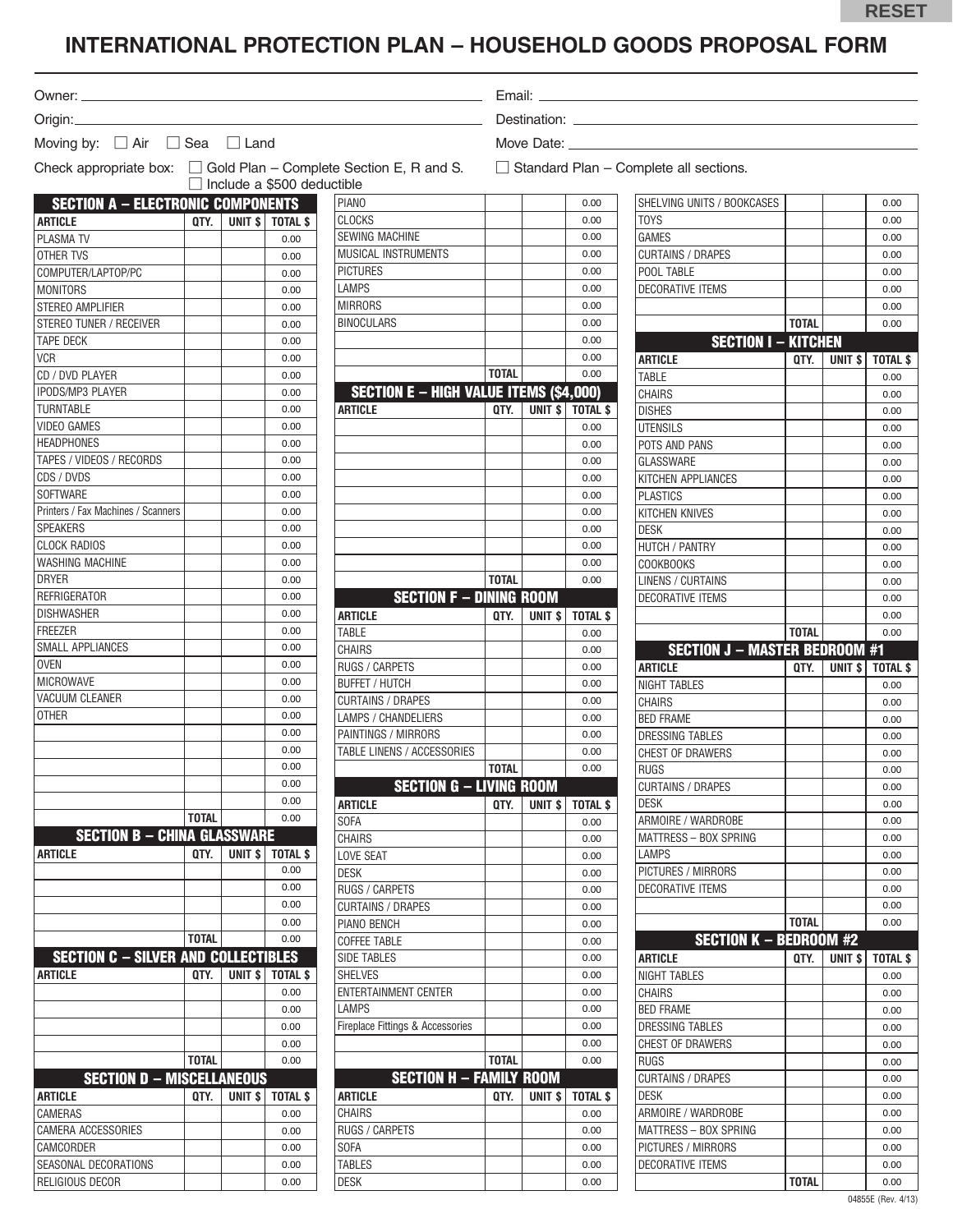| <b>SECTION L - BEDROOM #3</b>        |              |                    |                 |
|--------------------------------------|--------------|--------------------|-----------------|
| ARTICLE                              | QTY.         | UNIT \$            | <b>TOTAL \$</b> |
| NIGHT TABLES                         |              |                    | 0.00            |
| CHAIRS                               |              |                    | 0.00            |
| <b>BED FRAME</b>                     |              |                    | 0.00            |
| <b>DRESSING TABLES</b>               |              |                    | 0.00            |
| CHEST OF DRAWERS                     |              |                    | 0.00            |
| RUGS                                 |              |                    | 0.00            |
| CURTAINS / DRAPES                    |              |                    | 0.00            |
| <b>DESK</b>                          |              |                    | 0.00            |
| ARMOIRE / WARDROBE                   |              |                    | 0.00            |
| MATTRESS / BOX SPRINGS               |              |                    | 0.00            |
| PICTURES / MIRRORS                   |              |                    | 0.00            |
| DECORATIVE ITEMS                     |              |                    | 0.00            |
|                                      |              |                    | 0.00            |
|                                      | <b>TOTAL</b> |                    | 0.00            |
| <b>SECTION M - BEDROOM #4</b>        |              |                    |                 |
| ARTICLE                              | OTY.         | UNIT <sub>\$</sub> | <b>TOTAL \$</b> |
| <b>NIGHT TABLES</b>                  |              |                    | 0.00            |
| CHAIRS                               |              |                    | 0.00            |
| <b>BED FRAME</b>                     |              |                    | 0.00            |
| <b>DRESSING TABLES</b>               |              |                    | 0.00            |
| CHEST OF DRAWERS                     |              |                    | 0.00            |
| <b>RUGS</b>                          |              |                    | 0.00            |
| CURTAINS / DRAPES                    |              |                    | 0.00            |
| <b>DESK</b>                          |              |                    | 0.00            |
| ARMOIRE / WARDROBE                   |              |                    | 0.00            |
| MATTRESS - BOX SPRING                |              |                    | 0.00            |
| PICTURES / MIRRORS                   |              |                    | 0.00            |
|                                      |              |                    |                 |
| <b>DECORATIVE ITEMS</b>              |              |                    | 0.00            |
|                                      | <b>TOTAL</b> |                    | 0.00            |
| <b>SECTION N - LINENS / BATHROOM</b> |              |                    |                 |
| ARTICLE                              | QTY.         | UNIT \$            | TOTAL \$        |
| PILLOWS                              |              |                    | 0.00            |
| PILLOW CASES                         |              |                    | 0.00            |
| <b>SHEETS</b>                        |              |                    | 0.00            |
| <b>BLANKETS</b>                      |              |                    | 0.00            |
| <b>BED SPREADS</b>                   |              |                    | 0.00            |
| QUILTS                               |              |                    | 0.00            |
| <b>TABLE CLOTHES</b>                 |              |                    | 0.00            |
| <b>TOWELS</b>                        |              |                    | 0.00            |
| MEDICINE CABINETS                    |              |                    | 0.00            |
| DUVETS                               |              |                    | 0.00            |
|                                      |              |                    | 0.00            |
|                                      |              |                    | 0.00            |
|                                      |              |                    | 0.00            |
|                                      |              |                    | 0.00            |
|                                      | TOTAL        |                    | 0.00            |
| <b>SECTION O - PATIO / GARDEN</b>    |              |                    |                 |
| ARTICLE                              | QTY.         | UNIT \$            | TOTAL \$        |
| TABLE                                |              |                    | 0.00            |
| CHAIRS                               |              |                    | 0.00            |
| BARBECUE GRILL                       |              |                    | 0.00            |
| BARBECUE ACCESSORIES                 |              |                    | 0.00            |
| LOUNGERS                             |              |                    | 0.00            |
| <b>SUN SHADES</b>                    |              |                    | 0.00            |
| GYM / SWING SETS                     |              |                    | 0.00            |
| POTS / PLANTERS                      |              |                    | 0.00            |
| POOL ACCESSORIES                     |              |                    | 0.00            |

|                                              |              |                   | 0.00            | <b>SECTION R - PAIRS AND SETS COVER</b>                                                                                                                                                                                             |              |                    |              |
|----------------------------------------------|--------------|-------------------|-----------------|-------------------------------------------------------------------------------------------------------------------------------------------------------------------------------------------------------------------------------------|--------------|--------------------|--------------|
|                                              |              |                   | 0.00            | <b>ARTICLE</b>                                                                                                                                                                                                                      | QTY.         | UNIT <sub>\$</sub> | <b>TOTAL</b> |
|                                              |              |                   | 0.00            |                                                                                                                                                                                                                                     |              |                    | 0.00         |
|                                              |              |                   | 0.00            |                                                                                                                                                                                                                                     |              |                    | 0.00         |
|                                              | <b>TOTAL</b> |                   | 0.00            |                                                                                                                                                                                                                                     |              |                    | 0.00         |
| <b>SECTION P - CLOTHING</b>                  |              |                   |                 |                                                                                                                                                                                                                                     |              |                    | 0.00         |
| ARTICLE                                      | QTY.         | UNIT <sub>s</sub> | <b>TOTAL \$</b> |                                                                                                                                                                                                                                     |              |                    | 0.00         |
| <b>SUITS</b>                                 |              |                   | 0.00            |                                                                                                                                                                                                                                     |              |                    | 0.00         |
| <b>DRESSES</b>                               |              |                   | 0.00            |                                                                                                                                                                                                                                     |              |                    | 0.00         |
| <b>FORMAL WEAR</b>                           |              |                   | 0.00            |                                                                                                                                                                                                                                     |              |                    | 0.00         |
| SPORT COATS                                  |              |                   | 0.00            |                                                                                                                                                                                                                                     | <b>TOTAL</b> |                    | 0.00         |
| <b>PANTS</b>                                 |              |                   | 0.00            | <b>SECTION S - MECHANICAL AND</b>                                                                                                                                                                                                   |              |                    |              |
| <b>SWEATERS</b>                              |              |                   | 0.00            | <b>ELECTRICAL DERANGEMENT COVER</b>                                                                                                                                                                                                 |              |                    |              |
| <b>SKIRTS</b>                                |              |                   | 0.00            | <b>ARTICLE</b>                                                                                                                                                                                                                      | QTY.         | UNIT <sub>\$</sub> | <b>TOTAL</b> |
| <b>BLOUSES</b>                               |              |                   | 0.00            |                                                                                                                                                                                                                                     |              |                    | 0.00         |
| <b>SHIRTS</b>                                |              |                   | 0.00            |                                                                                                                                                                                                                                     |              |                    | 0.00         |
| SOCKS / HOSIERY                              |              |                   | 0.00            |                                                                                                                                                                                                                                     |              |                    | 0.00         |
| <b>SLEEPWEAR</b>                             |              |                   | 0.00            |                                                                                                                                                                                                                                     |              |                    | 0.00         |
| SHOES / BOOTS                                |              |                   | 0.00            |                                                                                                                                                                                                                                     |              |                    | 0.00         |
| <b>TIES</b>                                  |              |                   | 0.00            |                                                                                                                                                                                                                                     |              |                    | 0.00         |
| UNDERGARMENTS                                |              |                   | 0.00            |                                                                                                                                                                                                                                     |              |                    | 0.00         |
| LINGERIE                                     |              |                   | 0.00            |                                                                                                                                                                                                                                     |              |                    | 0.00         |
| <b>HATS</b>                                  |              |                   | 0.00            |                                                                                                                                                                                                                                     | <b>TOTAL</b> |                    | 0.00         |
| COATS                                        |              |                   | 0.00            | <b>SUMMARY</b>                                                                                                                                                                                                                      |              |                    |              |
| <b>GLOVES</b>                                |              |                   | 0.00            | <b>ARTICLE</b>                                                                                                                                                                                                                      |              | <b>TOTAL \$</b>    |              |
| <b>SCARVES</b><br><b>PURSES</b>              |              |                   | 0.00<br>0.00    | A - ELECTRICAL                                                                                                                                                                                                                      |              | 0.00               |              |
| <b>SPORTS GEAR</b>                           |              |                   | 0.00            | B - FINE CHINA AND GLASSWARE                                                                                                                                                                                                        |              | 0.00               |              |
|                                              |              |                   | 0.00            | $C - SILVER$                                                                                                                                                                                                                        |              | 0.00               |              |
|                                              |              |                   | 0.00            | D - MISCELLANEOUS                                                                                                                                                                                                                   |              | 0.00               |              |
|                                              |              |                   | 0.00            | E - HIGH VALUE ITEMS                                                                                                                                                                                                                |              | 0.00               |              |
|                                              |              |                   | 0.00            | F - DINING ROOM                                                                                                                                                                                                                     |              | 0.00               |              |
|                                              | <b>TOTAL</b> |                   | 0.00            | G - LIVING ROOM                                                                                                                                                                                                                     |              | 0.00               |              |
| <b>SECTION Q - BASEMENT / ATTIC / GARAGE</b> |              |                   |                 | H - FAMILY ROOM                                                                                                                                                                                                                     |              | 0.00               |              |
| <b>ARTICLE</b>                               | QTY.         | UNIT <sub>s</sub> | <b>TOTAL \$</b> | I-KITCHEN                                                                                                                                                                                                                           |              | 0.00               |              |
| SMOKE DETECTORS                              |              |                   | 0.00            | J - MASTER BEDROOM                                                                                                                                                                                                                  |              | 0.00               |              |
| <b>IRON</b>                                  |              |                   | 0.00            | K-BEDROOM                                                                                                                                                                                                                           |              | 0.00               |              |
| IRONING BOARD                                |              |                   | 0.00            | L-BEDROOM                                                                                                                                                                                                                           |              | 0.00               |              |
| WORK BENCH                                   |              |                   | 0.00            | M - BEDROOM                                                                                                                                                                                                                         |              | 0.00               |              |
| POWER TOOLS                                  |              |                   | 0.00            | - LINENS / BATHROOM<br>N<br>$0 -$ PATIO                                                                                                                                                                                             |              | 0.00               |              |
|                                              |              |                   |                 |                                                                                                                                                                                                                                     |              | 0.00               |              |
| HAND TOOLS                                   |              |                   | 0.00            | P-CLOTHING                                                                                                                                                                                                                          |              | 0.00               |              |
| TOOL BOX                                     |              |                   | 0.00            | Q - BASEMENT / ATTIC                                                                                                                                                                                                                |              | 0.00               |              |
| <b>GOLF CLUBS</b>                            |              |                   | 0.00            | <b>SUBTOTAL</b>                                                                                                                                                                                                                     |              | 0.00               |              |
| SPORTING EQUIPMENT                           |              |                   | 0.00            | <b>PAIRS AND SETS</b>                                                                                                                                                                                                               |              | 0.00               |              |
| LAWN MOWER                                   |              |                   | 0.00            | MECHANICAL DERANGEMENT                                                                                                                                                                                                              |              | 0.00               |              |
| <b>GARDEN TOOLS</b>                          |              |                   | 0.00            | <b>TOTAL</b>                                                                                                                                                                                                                        |              | 0.00               |              |
| <b>HOSE</b>                                  |              |                   | 0.00            |                                                                                                                                                                                                                                     |              |                    |              |
| <b>EXERCISE EQUIPMENT</b>                    |              |                   | 0.00            | <b>MOLD &amp; MILDEW</b> \$100 Additional Premium                                                                                                                                                                                   |              |                    |              |
| <b>CRAFT SUPPLIES</b>                        |              |                   | 0.00            | $\Box$ YES $\Box$ NO                                                                                                                                                                                                                |              |                    |              |
| <b>BICYCLES</b>                              |              |                   | 0.00            |                                                                                                                                                                                                                                     |              |                    |              |
| GAMES                                        |              |                   | 0.00            |                                                                                                                                                                                                                                     |              |                    |              |
| <b>TOYS</b>                                  |              |                   | 0.00            | <b>MOTOR VEHICLES</b>                                                                                                                                                                                                               |              |                    |              |
| <b>POTTERY</b>                               |              |                   | 0.00            | SUBJECT TO ISSUE OF PRE-SHIPMENT VEHICLE CONDITION REPORT                                                                                                                                                                           |              |                    |              |
| PICNIC ITEMS                                 |              |                   | 0.00            |                                                                                                                                                                                                                                     |              |                    |              |
| LUGGAGE                                      |              |                   | 0.00            | MAKE:                                                                                                                                                                                                                               |              |                    |              |
| SKIS / SNOWBOARDS                            |              |                   | 0.00            |                                                                                                                                                                                                                                     |              |                    |              |
| WEIGHT BENCH / WEIGHTS                       |              |                   | 0.00            |                                                                                                                                                                                                                                     |              |                    |              |
| STORAGE SHELVES                              |              |                   | 0.00            | <b>YEAR:</b> The contract of the contract of the contract of the contract of the contract of the contract of the contract of the contract of the contract of the contract of the contract of the contract of the contract of the co |              |                    |              |
|                                              |              |                   | 0.00            | VALUE \$:                                                                                                                                                                                                                           |              |                    |              |
|                                              | TOTAL        |                   | 0.00            |                                                                                                                                                                                                                                     |              |                    |              |

| <b>SECTION R - PAIRS AND SETS COVER</b>                                   |              |      |                    |                 |
|---------------------------------------------------------------------------|--------------|------|--------------------|-----------------|
| <b>ARTICLE</b>                                                            |              | QTY. | UNIT <sub>\$</sub> | <b>TOTAL \$</b> |
|                                                                           |              |      |                    | 0.00            |
|                                                                           |              |      |                    | 0.00            |
|                                                                           |              |      |                    | 0.00            |
|                                                                           |              |      |                    | 0.00            |
|                                                                           |              |      |                    | 0.00            |
|                                                                           |              |      |                    | 0.00            |
|                                                                           |              |      |                    | 0.00            |
|                                                                           |              |      |                    | 0.00            |
|                                                                           | <b>TOTAL</b> |      |                    | 0.00            |
| <b>SECTION S - MECHANICAL AND</b>                                         |              |      |                    |                 |
| <b>ELECTRICAL DERANGEMENT COVER</b>                                       |              |      |                    |                 |
| ARTICLE                                                                   | QTY.         |      | UNIT <sub>\$</sub> | <b>TOTAL \$</b> |
|                                                                           |              |      |                    | 0.00            |
|                                                                           |              |      |                    | 0.00            |
|                                                                           |              |      |                    | 0.00            |
|                                                                           |              |      |                    | 0.00            |
|                                                                           |              |      |                    | 0.00            |
|                                                                           |              |      |                    | 0.00            |
|                                                                           |              |      |                    | 0.00            |
|                                                                           |              |      |                    | 0.00            |
|                                                                           | <b>TOTAL</b> |      |                    | 0.00            |
| <b>SUMMARY</b>                                                            |              |      |                    |                 |
| <b>ARTICLE</b>                                                            |              |      | <b>TOTAL \$</b>    |                 |
| A - ELECTRICAL                                                            |              |      | 0.00               |                 |
| <b>B - FINE CHINA AND GLASSWARE</b>                                       |              |      | 0.00               |                 |
| C-SILVER                                                                  |              |      | 0.00               |                 |
| D - MISCELLANEOUS                                                         |              |      | 0.00               |                 |
| E - HIGH VALUE ITEMS                                                      |              |      | 0.00               |                 |
| F-DINING ROOM                                                             |              |      | 0.00               |                 |
| G – LIVING ROOM                                                           | 0.00         |      |                    |                 |
| H - FAMILY ROOM                                                           |              |      | 0.00               |                 |
| I-KITCHEN                                                                 |              |      | 0.00               |                 |
| J – MASTER BEDROOM                                                        |              |      | 0.00               |                 |
| K – BEDROOM                                                               |              |      | 0.00               |                 |
| $L - BED$ ROOM                                                            |              |      | 0.00               |                 |
| M-BEDROOM                                                                 |              |      | 0.00               |                 |
| N - LINENS / BATHROOM                                                     |              |      | 0.00               |                 |
| $0 -$ PATIO                                                               |              |      | 0.00               |                 |
| P – CLOTHING                                                              |              |      | 0.00               |                 |
| Q - BASEMENT / ATTIC                                                      |              |      | 0.00               |                 |
| <b>SUBTOTAL</b>                                                           |              |      | 0.00               |                 |
| PAIRS AND SETS                                                            |              |      | 0.00               |                 |
| <b>MECHANICAL DERANGEMENT</b>                                             |              |      | 0.00               |                 |
| <b>TOTAL</b>                                                              |              |      | 0.00               |                 |
|                                                                           |              |      |                    |                 |
| <b>MOLD &amp; MILDEW</b> \$100 Additional Premium<br>$\Box$ YES $\Box$ NO |              |      |                    |                 |
|                                                                           |              |      |                    |                 |
| <b>MOTOR VEHICLES</b>                                                     |              |      |                    |                 |
| SUBJECT TO ISSUE OF PRE-SHIPMENT VEHICLE CONDITION REPORT                 |              |      |                    |                 |

I declare that I have disclosed all material facts and that failure to do so could render the Protection Plan void. I declare that the amounts above stated are the full values of the goods at destination. I have read the Terms and Conditions of the Plan and understand that these shall form the basis of the proposed contract between me and Allied International.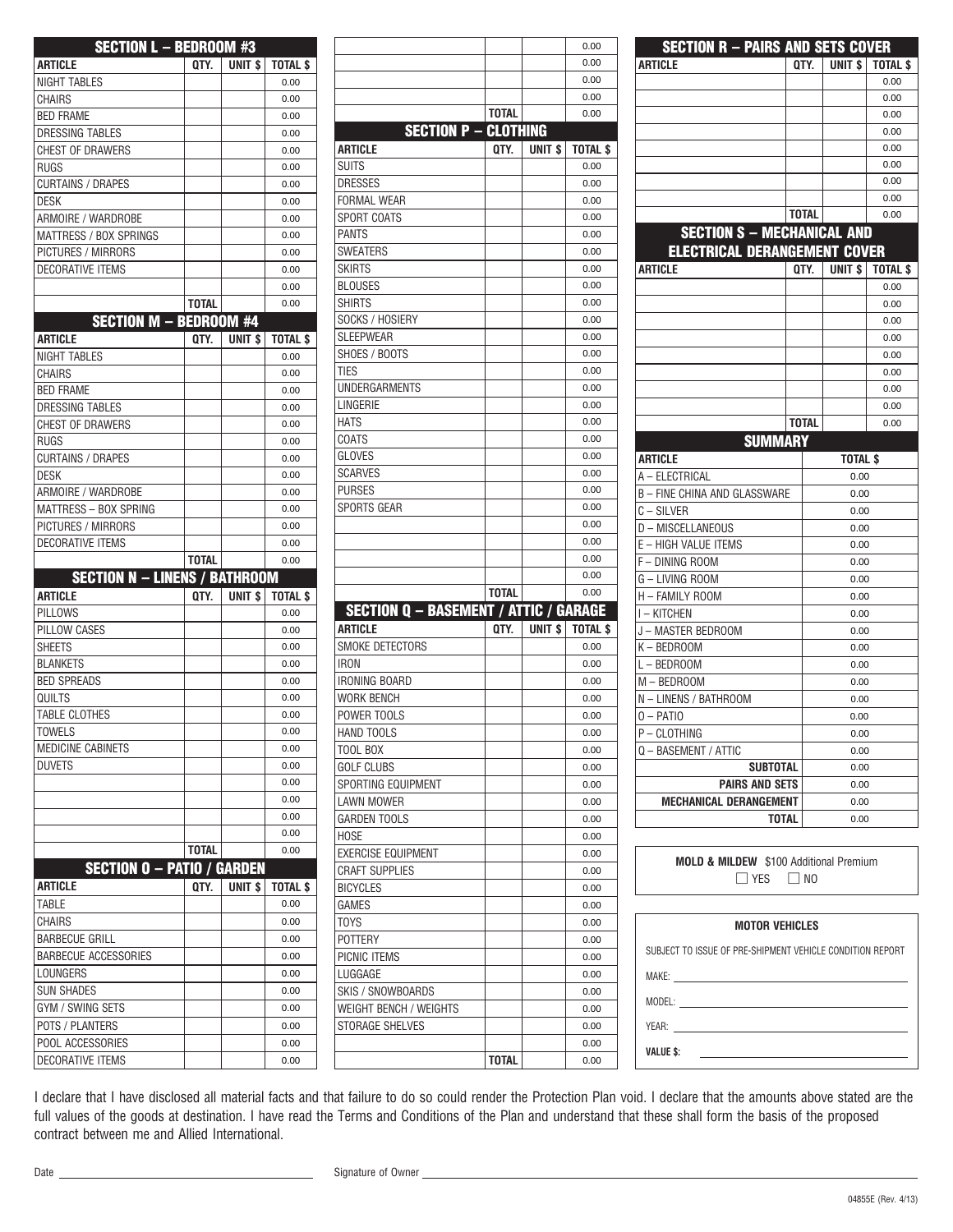### **Household Goods & Personal Effects:**

#### **VOYAGES:**

- From the residential address at any location anywhere in the world of any Owner for whom the Movers have undertaken to move the subject matter whilst in store and then to the client's residential address anywhere in the world, including loading and unloading, packing and unpacking by the Movers
- And whilst proceeding to and from and whilst at repairers providing: all liability except liability for damage to the property is excluded absolutely
- excludes any self-propelled plant or machinery whilst under power; and
- there is no local legal requirement to compulsorily insure (even for third party liability)

#### **THE PROPERTY:**

Household goods and personal effects, motor vehicles, boats, motor cycles and trailers

- 1. excluding precious stones or metals, jewelry including watches and trinkets, coins, money, securities, stamps, deeds, foodstuffs, medicines, drugs, liquids, plants, or any living thing, perishable or corrosive goods, paints, pressurized containers;
- 2. data on electronic disk or tapes and / or other optical storage devices, but limited to \$100 or the equivalent any one storage device and subject to evidence of its value. Where licensed software is lost or damaged, this Protection Plan is limited to the cost of replacement media on the production of evidence of the license;
- 3. any goods packed by the Owner are not covered for loss, breakage, scratching, denting, chipping, staining or tearing, unless directly caused by fire or earthquake or volcanic eruption, or an accident to the carrying conveyance

#### **BASIS OF VALUATION**

Replacement value as new at destination not exceeding the agreed value as stated on the Protection Plan Form or Valued Inventory.

#### **BASIS OF SETTLEMENT**

We are entitled at our option to repair or replace any property lost or damaged (whether wholly or in part) or pay cash not exceeding the value of that damaged or lost property. We may also require proof of ownership and / or value of any items claimed. The cost of repairs is limited to the reasonable cost of repairs. Indemnity in respect of documents including data on electronic disks and tapes and/or other optical storage devices shall be limited to \$100.00 any one storage device and \$100,000 in all any one customer. All items which are replaced, or for which the full current market value has been paid, become property of the carrier.

#### **TRANSIT PROTECTION PLAN DEFINITION:**

1. This Transit Protection Plan covers the accidental physical loss or accidental physical damage to the property, providing always that Protection Plan charges have been paid, except as provided in this wording.

- 2. This Protection Plan covers General Average and salvage charges, adjusted or determined according to the contract of affreightment and/or the governing law and practice, incurred to avoid or in connection with the avoidance of loss from any cause except those excluded elsewhere in this wording.
- 3. This Protection Plan is extended to cover the Owner against such proportion of liability under the contract of affreightment "Both to Blame Collision" Clause as is in respect of a loss recoverable hereunder. In the event of any claim by shipowners under the said Clause you agree to notify us and we shall have the right, at our own cost and expense, to defend you against such claim

#### **EXCLUSIONS**

In no case shall this Protection Plan cover;

- 1. any loss or damage or expense that is attributable to wilful misconduct of you
- 2. any loss or damage that is reasonably attributable to
	- a. perishable or corrosive goods, paints, or pressurized containers;
	- b. wear and tear or leakage or loss of weight or volume or gradual or natural deterioration;
	- c. the nature of the item or any defect or inherent characteristic, making the item susceptible to damage due to normal transit handling including but not limited to vibration or temperature or humidity;
	- d. vermin or insects including but not limited to moths or woodworm;
	- e. rust oxidation or discoloration including resultant staining unless caused by the entry of fluid water solely as a result of that water entering the carrying conveyance. (Only for the purposes of this specific rust oxidation or discoloration exclusion, 'carrying conveyance' includes the entry of fluid water into a shipping container or any similar shipping unit);
	- f. any delay;
	- g. any confiscation or detention of property by customs or other officials or authorities, or any arrest seizure or restraint by any third party (forcible theft and piracy excepted);
	- h. war or civil war, revolution or rebellion or insurrection and any associated civil strife, or any hostile act by or against a belligerent power, unless the property insured is loaded on board an ocean cargo vessel or international aircraft;
	- i. a politically motivated act or act of terrorism, when the property insured is in store
	- j. any effect of moisture that causes mold or mildew or any deterioration, that is reasonably attributable to either daily transit temperature change or water condensation or moisture held and released by ambient air. The mold and mildew exclusion can be deleted by purchasing additional coverage or selecting the gold plan option.
- 3. any electrical or mechanical or electronic derangement unless there is visible evidence of external damage to the packaging or item. This exclusion will apply unless such items are individually declared for their full replacement value at destination in the special section within the Protection Plan Proposal Form; (This Mechanical and Electrical exclusion can be deleted by purchasing additional cover or by selecting the gold plan option: see the Protection Plan Proposal Form).

See additional Terms and Conditions on following page.